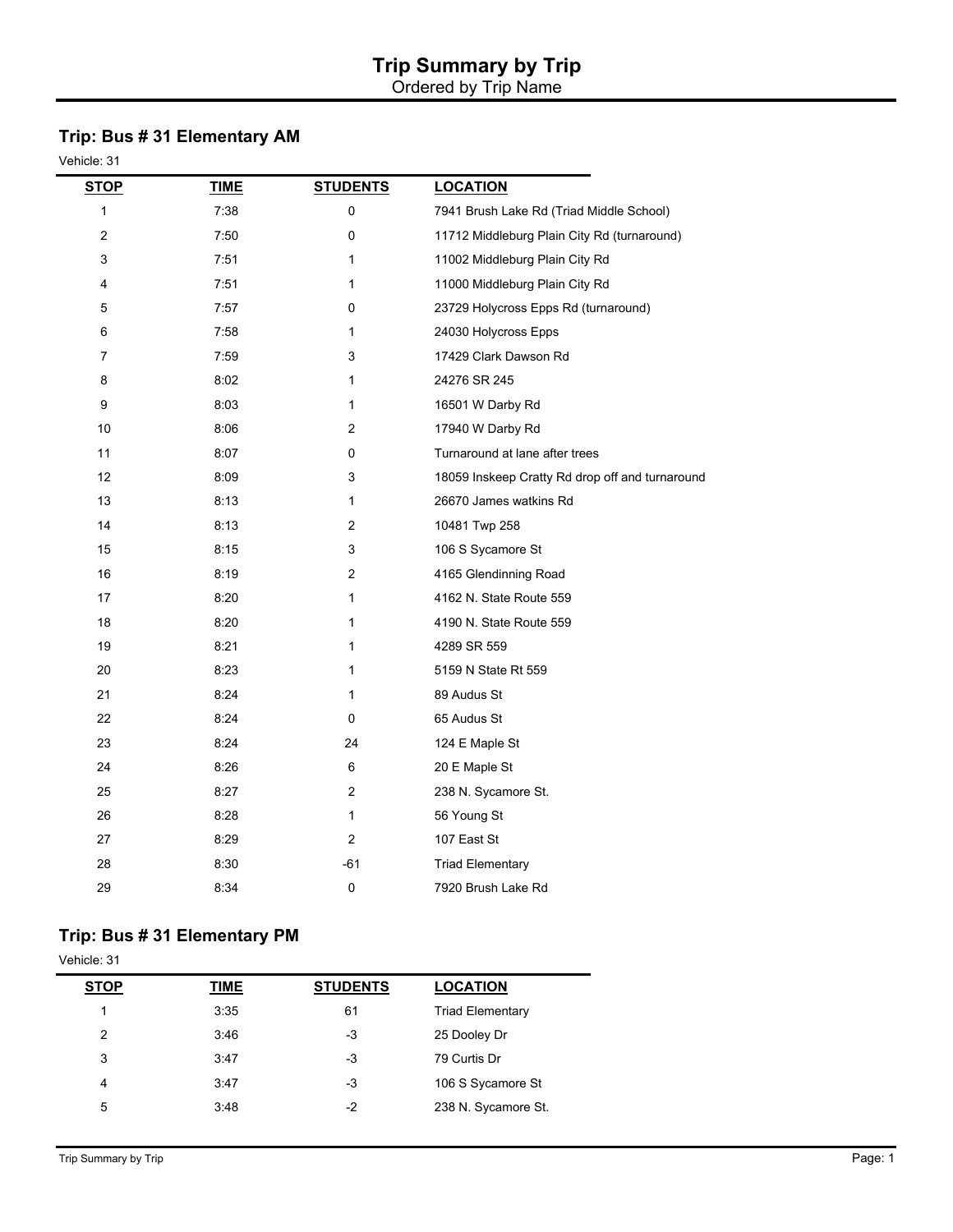| 6  | 3:49 | $-1$  | 56 Young St                                     |
|----|------|-------|-------------------------------------------------|
| 7  | 3:50 | $-2$  | 107 East St                                     |
| 8  | 3:50 | $-17$ | 124 E Maple St                                  |
| 9  | 3:52 | $-7$  | 20 E Maple St                                   |
| 10 | 3:56 | $-2$  | 4165 Glendinning Road                           |
| 11 | 3:57 | $-1$  | 4154 N. State Route 559                         |
| 12 | 3:57 | $-1$  | 4190 N. State Route 559                         |
| 13 | 3:58 | $-1$  | 4289 SR 559                                     |
| 14 | 4:00 | $-1$  | 5159 N State Rt 559                             |
| 15 | 4:01 | $-1$  | 89 Audas St                                     |
| 16 | 4:03 | $-2$  | 10481 Twp 258                                   |
| 17 | 4:04 | $-1$  | 26670 James Watkins Rd.                         |
| 18 | 4:07 | $-3$  | 18059 Inskeep Cratty Rd drop off and turnaround |
| 19 | 4:09 | $-2$  | 17940 W Darby Rd                                |
| 20 | 4:10 | 0     | turnaround after trees                          |
| 21 | 4:14 | $-1$  | 24030 Holycross Epps                            |
| 22 | 4:15 | 0     | 23729 Holycross Epps Rd (turnaround)            |
| 23 | 4:16 | $-3$  | 17429 Clark Dawson Rd                           |
| 24 | 4:17 | 0     | 17374 Clark Dawson Rd (turnaround)              |
| 25 | 4:21 | $-1$  | 16501 W Darby Rd                                |
| 26 | 4.23 | 0     | Clark Dawson/Wilbur turnaround                  |
| 27 | 4:24 | $-1$  | 24276 SR 245                                    |
| 28 | 4:27 | $-1$  | 11000 Middleburg Plain City Rd                  |
| 29 | 4:27 | $-1$  | 11002 Middleburg Plain City Rd                  |
| 30 | 4:41 | 0     | 7920 Brush Lake Rd                              |

## **Trip: Bus # 31 H/S M/S AM**

Vehicle: 31

| STOP | TIME | <b>STUDENTS</b> | <b>LOCATION</b>                                             |
|------|------|-----------------|-------------------------------------------------------------|
|      | 6:04 | 0               | 8099 Brush Lake Rd (Triad high School)                      |
| 2    | 6:16 | 2               | 16575 West Darby Rd.                                        |
| 3    | 6:20 | $\overline{2}$  | 23755 Holycross Epps Rd                                     |
| 4    | 6:24 | 1               | 24696 DARBY POTTERSBURG RD                                  |
| 5    | 6:25 | 1               | 24724 Darby Pottersburg Rd                                  |
| 6    | 6:25 | 1               | 24999 Darby Pottersburg Rd                                  |
| 7    | 6:28 | 2               | 18059 Inskeep Cratty Rd drop off and turnaround in farm lot |
| 8    | 6:34 | 1               | 9922 Cr Rd 44                                               |
| 9    | 6:35 | 2               | 9738 CR 44                                                  |
| 10   | 6:35 | 2               | 9674 C R 44                                                 |
| 11   | 6:39 | 1               | 10481 Twp 258                                               |
| 12   | 6:40 | 3               | 10813 Township Road 258                                     |
| 13   | 6:40 | 1               | 26670 James Watkins Rd.                                     |
| 14   | 6:43 | 6               | 265 East St (group stop)                                    |
| 15   | 6:44 | 17              | 40 East St (Dairy Bar group stop)                           |
|      |      |                 |                                                             |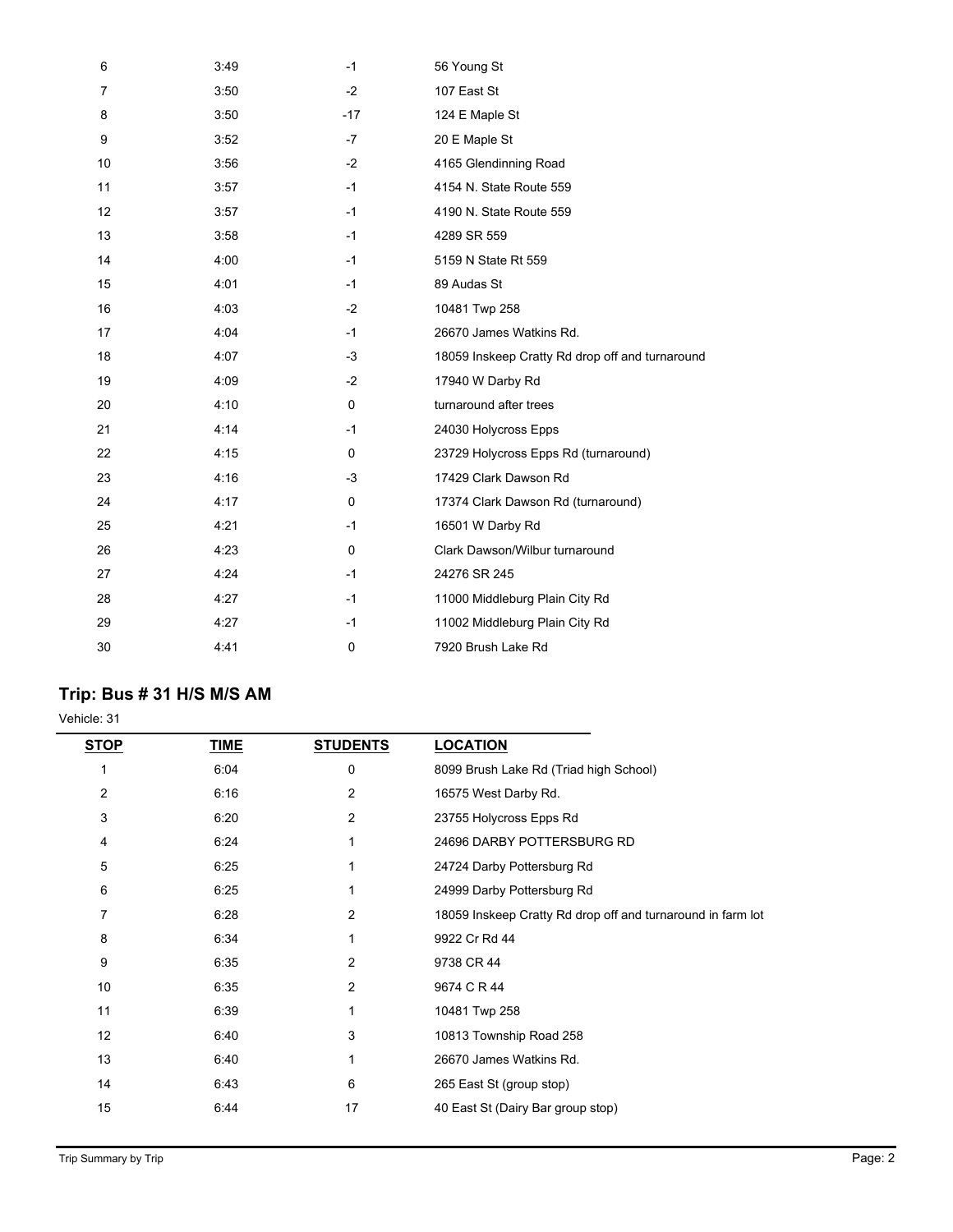| 16 | 6:47 | 1              | 5146 Glendenning Rd.               |
|----|------|----------------|------------------------------------|
| 17 | 6:51 | $\overline{2}$ | 4154 N State Route 559             |
| 18 | 6:51 | 2              | 4190 N. State Route 559            |
| 19 | 6:51 | 1              | 4212 N State Rt 559                |
| 20 | 6:52 | 3              | 4523 N State Rt 559                |
| 21 | 6:54 | 1              | 5159 N State Rt 559                |
| 22 | 6:55 | 4              | 221 AUDAS ST                       |
| 23 | 6:55 | 1              | 191 Audas St                       |
| 24 | 6:56 | 5              | Curtis St & Weldon Ln (group stop) |
| 25 | 6:57 | 2              | 170 curtis dr (group stop)         |
| 26 | 6:57 | 1              | 25 Dooley Dr                       |
| 27 | 6:57 | 1              | 400 Mill St (group stop)           |
| 28 | 6:58 | 2              | 526 Mill St (group stop)           |
| 29 | 7:05 | -38            | Triad High School                  |
| 30 | 7:20 | $-30$          | Triad Middle School                |

### **Trip: Bus # 31 H/S M/S PM**

Vehicle: 31

| <b>STOP</b>      | <b>TIME</b> | <b>STUDENTS</b> | <b>LOCATION</b>                                             |
|------------------|-------------|-----------------|-------------------------------------------------------------|
| $\mathbf{1}$     | 2:15        | 29              | <b>Triad High School</b>                                    |
| $\boldsymbol{2}$ | 2:30        | 30              | <b>Triad Middle School</b>                                  |
| 3                | 2:46        | $-1$            | 526 Mill St (group stop)                                    |
| 4                | 2:47        | 0               | 400 Mill St (group stop)                                    |
| 5                | 2:47        | $-3$            | 25 Dooley Dr (group stop)                                   |
| 6                | 2:48        | 0               | 170 Curtis Dr (group stop)                                  |
| $\overline{7}$   | 2:48        | $-3$            | Curtis St & Weldon Ln (group stop)                          |
| 8                | 2:49        | $-1$            | 5146 Glendenning Rd.                                        |
| 9                | 2:53        | $-1$            | 4154 N State Route 559                                      |
| 10               | 2:53        | $-2$            | 4190 N. State Route 559                                     |
| 11               | 2:53        | $-1$            | 4212 N State Rt 559                                         |
| 12               | 2:54        | $-3$            | 4523 N State Rt 559                                         |
| 13               | 2:56        | $-1$            | 5159 N State Rt 559                                         |
| 14               | 2:57        | -4              | 221 AUDAS ST                                                |
| 15               | 2:57        | $-1$            | 191 Audas St                                                |
| 16               | 2:58        | $-17$           | 40 East St (Dairy Bar group stop)                           |
| 17               | 3:00        | $-5$            | 265 East St (group stop)                                    |
| 18               | 3:03        | $-1$            | 26670 James Watkins Rd.                                     |
| 19               | 3:03        | $-3$            | 10813 Township Road 258                                     |
| 20               | 3:04        | $-1$            | 10481 Twp Rd 258                                            |
| 21               | 3:08        | $-1$            | 9738 CR 44                                                  |
| 22               | 3:09        | $-1$            | 9922 CR 44                                                  |
| 23               | 3:13        | $-2$            | 18059 Inskeep Cratty Rd drop off and turnaround in farm lot |
| 24               | 3:16        | $-1$            | 24999 Darby Pottersburg Rd                                  |
| 25               | 3:16        | $-1$            | 24724 DARBY POTTERBURG                                      |
|                  |             |                 |                                                             |